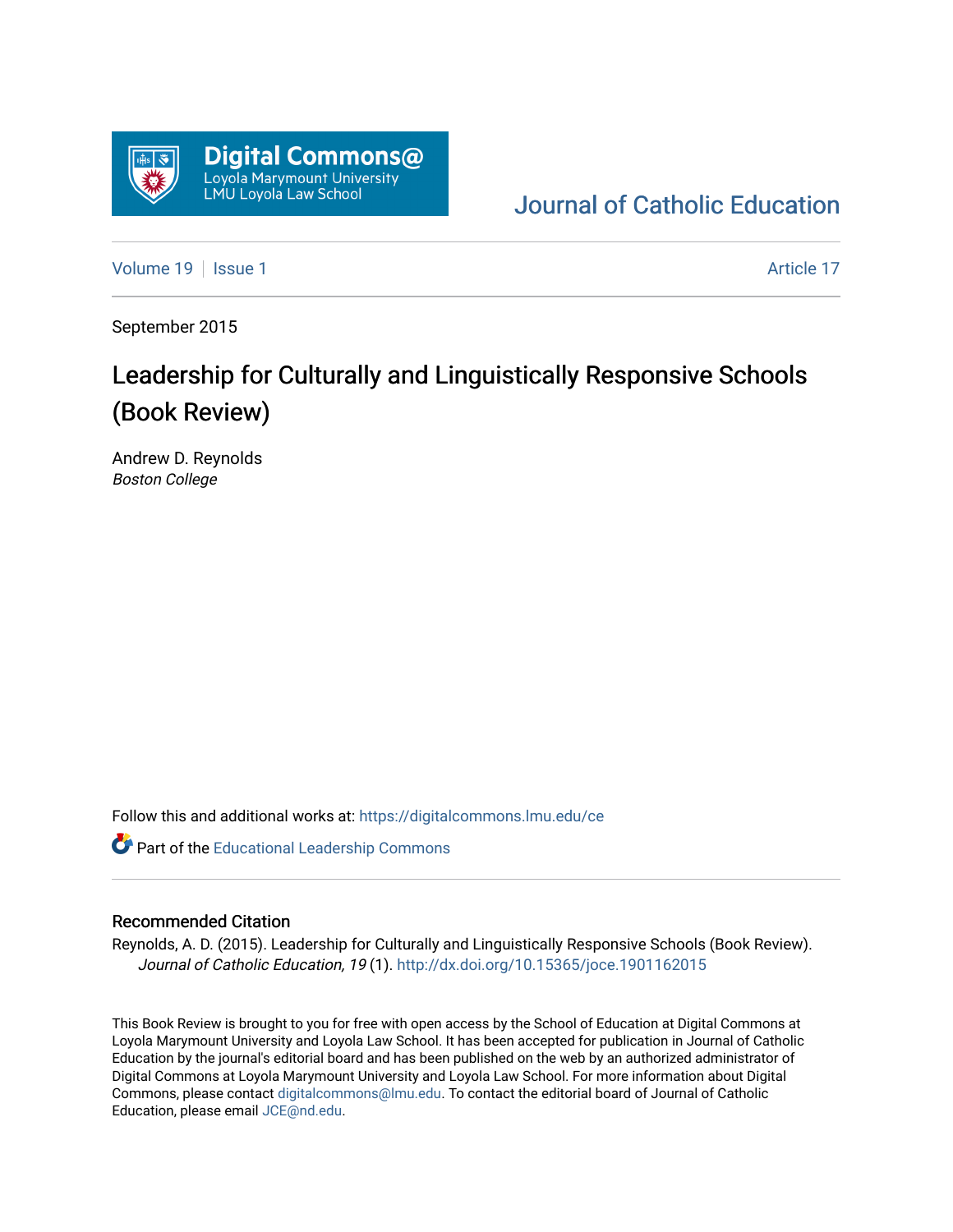## **BOOK REVIEW**

## **Leadership for Culturally and Linguistically Responsive Schools**

Martin Scanlan and Francesca A. López New York: Routledge, 2015 208 pages ; \$ 155.00 USD (hardcover), \$45.95 USD (paperback) ISBN: 978-0-415-71028-2 (hardcover), 978-0-415-71029-9 (paperback) [http://www.routledge.com/books/details/9780415710299/](http://)

Reviewed by Andrew Reynolds, Boston College

We artin Scanlan and Francesca López present a vision for school lead-<br>ership to better serve culturally and linguistically diverse (CLD)<br>majority population of people of color by 2060 and that the country continues ership to better serve culturally and linguistically diverse (CLD) students. Recognizing that the United States is projected to have a majority population of people of color by 2060 and that the country continues to increase in linguistic and cultural diversity as a result of immigration trends, Scanlan and López argue that preparing schools for this "new mainstream" (Enright, 2011, p. 80) of CLD students is needed not just in some, but in every school community. This text aims to support principals and school leaders with strategies for meeting this demographic reality and providing quality education for CLD students.

The book's argument focuses on school-level strategies for integrated service delivery through sociocultural integration, language acquisition, and academic achievement. The authors' vision encourages school leaders to concentrate on four areas: equitable educational opportunities, location and arrangement of services, high-quality teaching and learning, and resource and policy mechanisms. These four methods of service delivery are integrated throughout the text as the authors introduce readers to research literature, specific interventions, and practice recommendations for addressing culture, language, and academics.

The first two sections summarize research literature and practice recommendations for sociocultural integration in schools. Scanlan and López highlight key theoretical orientations in sociocultural integration literature,

*Journal of Catholic Education,* Vol. 19, No. 1, September, 2015, 262-265 This article is licensed under a Creative Commons Attribution 3.0 International License. doi: 10.15365/joce.1901162015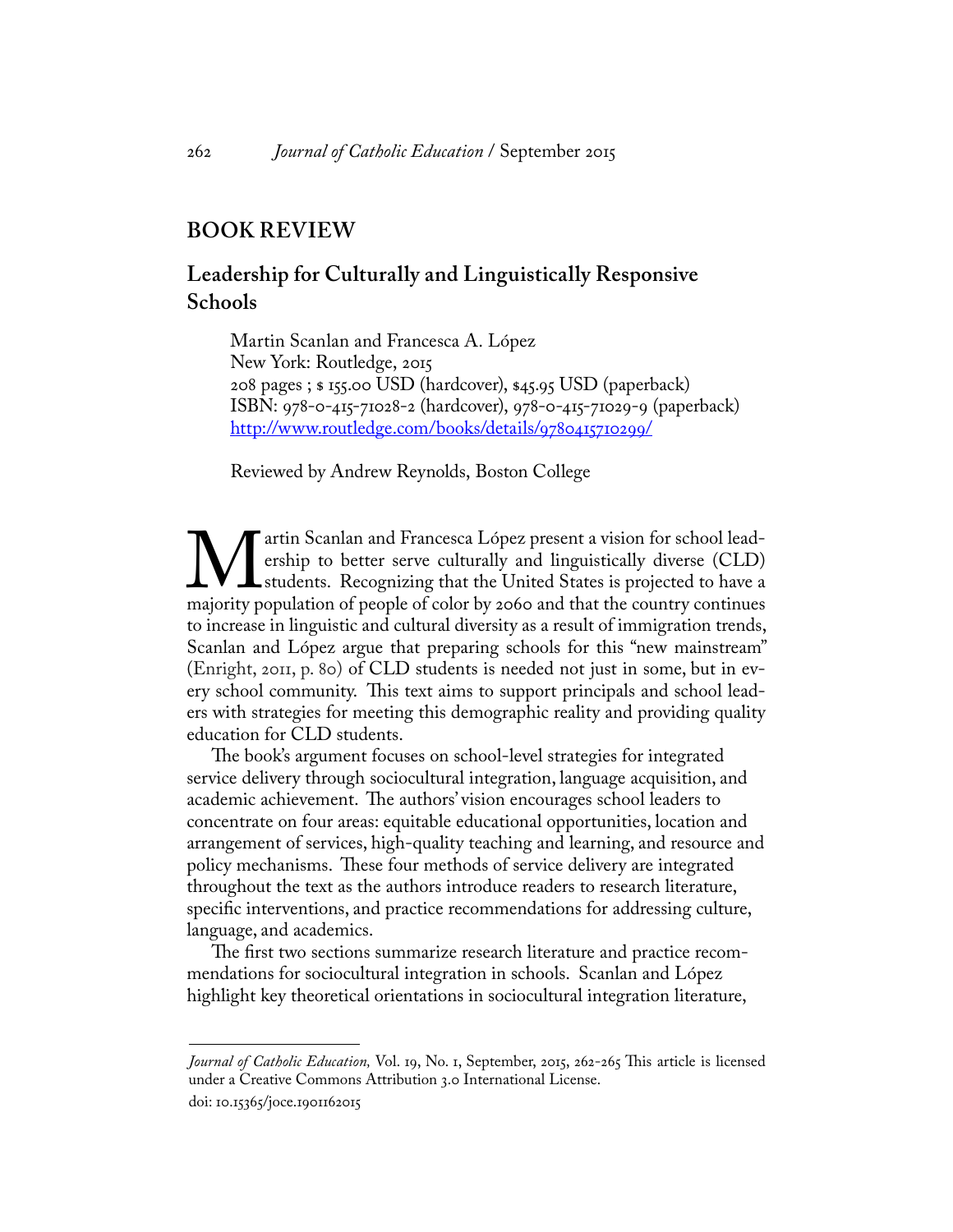taking time to focus on teaching practices, school climate, belongingness, and community relationships. The authors then suggest some approaches to help make sociocultural integration an integral part of the wider school culture, including revising mission statements, conducting both formative and summative assessments to examine the reality of school culture, and developing leadership through a community engagement team. The authors also provide creative approaches to professional development and staff meetings that could be used to implement these practice recommendations. Principals looking for resources for discussing the difficult topics of race, ethnicity, language, and culture in a staff meeting will find this text a helpful resource.

The middle part of the text calls school leaders to reflect upon and improve how their communities cultivate language proficiency. Perhaps the book's strongest section, the text introduces readers to a continuum of language acquisition models from structured English immersion (SEI) to dual language programs, describes the research evidence base for each model, and makes a strong case for the academic and social benefits of bilingualism. Acquisition models also extend beyond students' language learning to involve the entire school community. The authors present strategies for teaching teachers the languages of their students and for running language-learning programs for parents. Moreover, all teachers—not just language teachers teach language, and thus are called upon to make instructional choices that are informed by best practices for teaching and learning with CLD students., The authors also remind readers to be cautious of adopting overly ambitious language acquisition programs that might not fit the context of a particular school community, and emphasize the importance of assessment and community consensus before making changes in a school setting.

While the final section focuses on student academic achievement, the primary contribution of this section is the authors' connection of research literature on organizational studies and school practice for the purposes of supporting teachers. Principals may find this section particularly helpful, especially the recommendations for developing peer networks—both among fellow principals from similar school contexts as well as among teachers—to collaborate and share best practices for working with CLD students.

Readers may find the text limited in its ability to help school leaders negotiate the inevitable conflict that arises in culturally and linguistically diverse community contexts. At some point, parents, teachers, students, and members of the community will disagree over the language of an event, the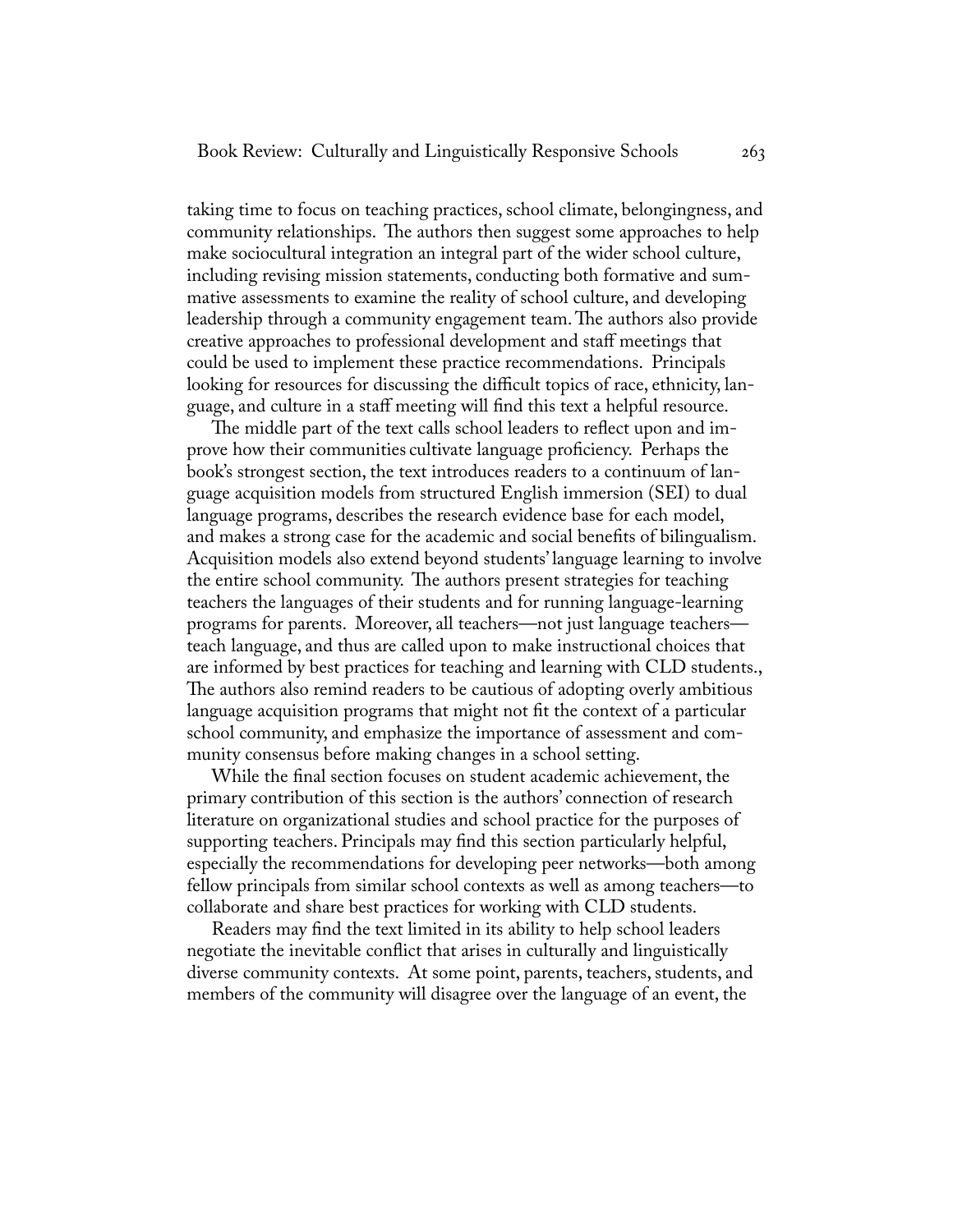cultural heritage of a holiday, the pedagogical decision of a teacher, or the bias of a student—among many other issues. While the authors provide resources for how to engage in dialogue on some of these issues, school leaders might benefit from a more refined theoretical understanding of conflict and from specific strategies for handling moments of cultural and linguistic conflict in school settings.

Although the text is not written explicitly for a Catholic audience, Catholic educators will note several resonances with Catholic tradition. The organization of each of the book's three sections call to mind the "see, judge, act" method of pastoral reflection developed by Belgian Cardinal Joseph Cardijn and the Young Christian Workers movement, which became particularly influential after the Second Vatican Council (Australian Catholic Social Justice Council, n.d., p. 1). The authors call upon school leaders to see the context of their school environments, make a judgment on that environment in light of theoretical and practical considerations for teaching CLD students, and act on those judgments with the goal of developing a supportive learning architecture for students in schools serving CLD students and communities. In the context of Catholic education, this paradigm encourages school leaders to respond to the call of Vatican II to "read the signs of the times" (p. 2) and make intentional school leadership decisions in light of the present needs and realities of students of the new mainstream.

On leadership, the authors also explicitly mention the use of subsidiarity and encourage leaders to develop broad-based support for CLD initiatives through teamwork, consensus building, and shared responsibility. Such leadership strategies also evoke subsidiarity-minded efforts at leadership reform by the present Pope. In a church context, changes that are most effective and responsive to reality emerge from those who are working on the ground. Similarly, efforts to change school practices and culture come not from dioceses and school districts or top-down policies but from building a committed leadership team that includes parents, communities, teachers, staff, and other stakeholders (such as pastors, in Catholic schools) in addition to the principal.

It should be noted that while the research literature and best practices presented in the text could be applied to the great variety of cultural and ethnic groups in American schools, the authors draw much (though not all) of their work from research on the Latino experience. Some readers may find that this limits the applicability of the work to their specific school context.